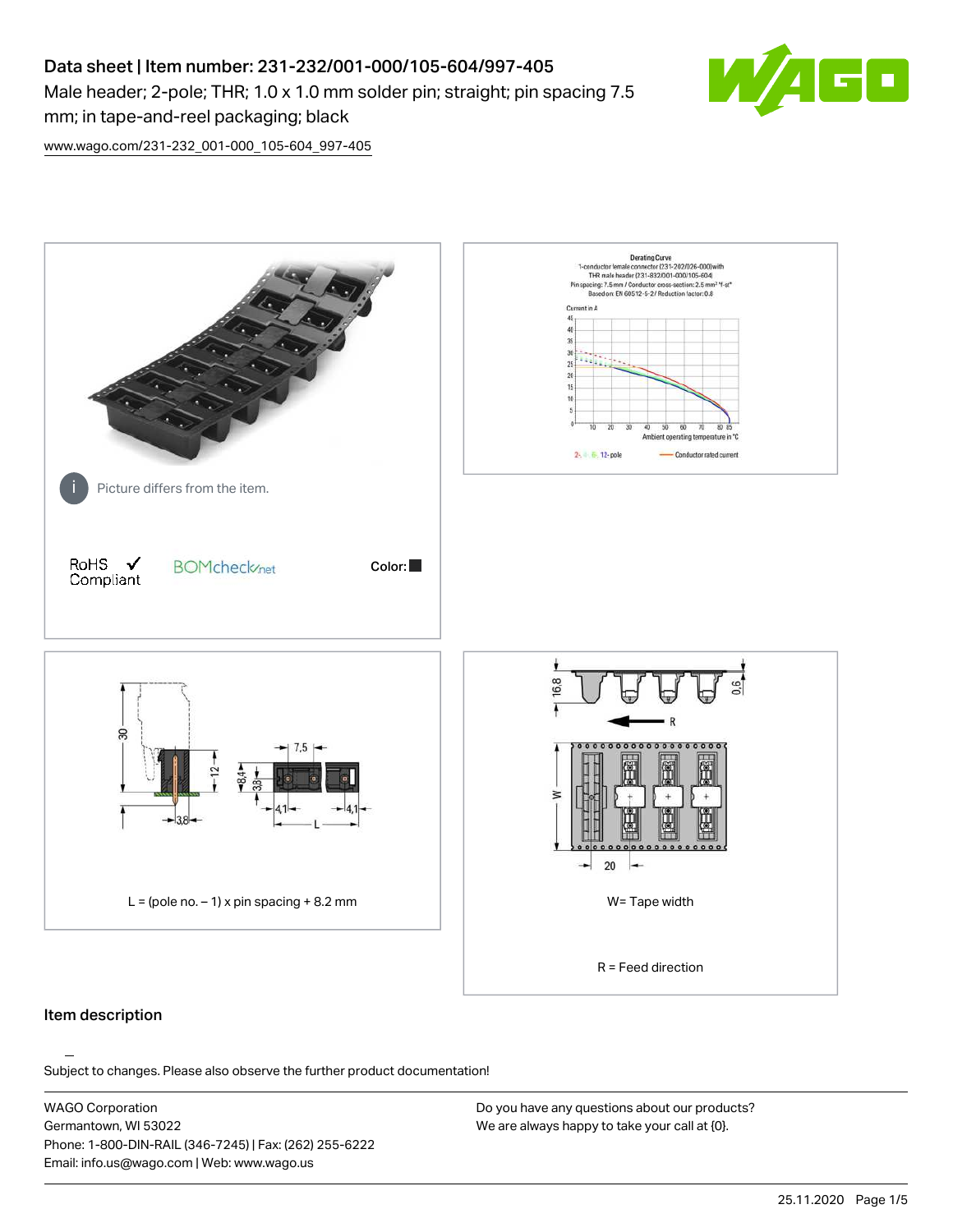[www.wago.com/231-232\\_001-000\\_105-604\\_997-405](http://www.wago.com/231-232_001-000_105-604_997-405)



- $\blacksquare$ THR male headers for reflow soldering in SMT applications
- $\blacksquare$ Available in tape-and-reel packaging for automated pick-and-place PCB assembly
- $\blacksquare$ Also available in bulk packaging for manual placement
- П Male headers may be mounted horizontally or vertically
- П With coding fingers

#### Safety information 1:

The MCS - MULTI CONNECTION SYSTEM includes connectors without breaking capacity in accordance with DIN EN 61984. When used as intended, these connectors must not be connected/disconnected when live or under load. The circuit design should ensure header pins, which can be touched, are not live when unmated.

#### Data Electrical data

#### Ratings per IEC/EN 60664-1

| Ratings per                 | IEC/EN 60664-1                                                       |
|-----------------------------|----------------------------------------------------------------------|
| Rated voltage (III / 3)     | 500 V                                                                |
| Rated surge voltage (III/3) | 6 <sub>kV</sub>                                                      |
| Rated voltage (III/2)       | 630 V                                                                |
| Rated surge voltage (III/2) | 6 <sub>kV</sub>                                                      |
| Nominal voltage (II/2)      | 1000V                                                                |
| Rated surge voltage (II/2)  | 6 <sub>kV</sub>                                                      |
| Rated current               | 12A                                                                  |
| Legend (ratings)            | (III / 2) $\triangleq$ Overvoltage category III / Pollution degree 2 |

#### Ratings per UL 1059

| Approvals per                  | UL 1059 |
|--------------------------------|---------|
| Rated voltage UL (Use Group B) | 300 V   |
| Rated current UL (Use Group B) | 10 A    |
| Rated voltage UL (Use Group D) | 300 V   |
| Rated current UL (Use Group D) | 10 A    |

#### Ratings per UL 1977

| Rated voltage UL 1977    | coo V |
|--------------------------|-------|
| Current UL 1977<br>Rated | IUF   |

Subject to changes. Please also observe the further product documentation!

WAGO Corporation Germantown, WI 53022 Phone: 1-800-DIN-RAIL (346-7245) | Fax: (262) 255-6222 Email: info.us@wago.com | Web: www.wago.us

Do you have any questions about our products? We are always happy to take your call at {0}.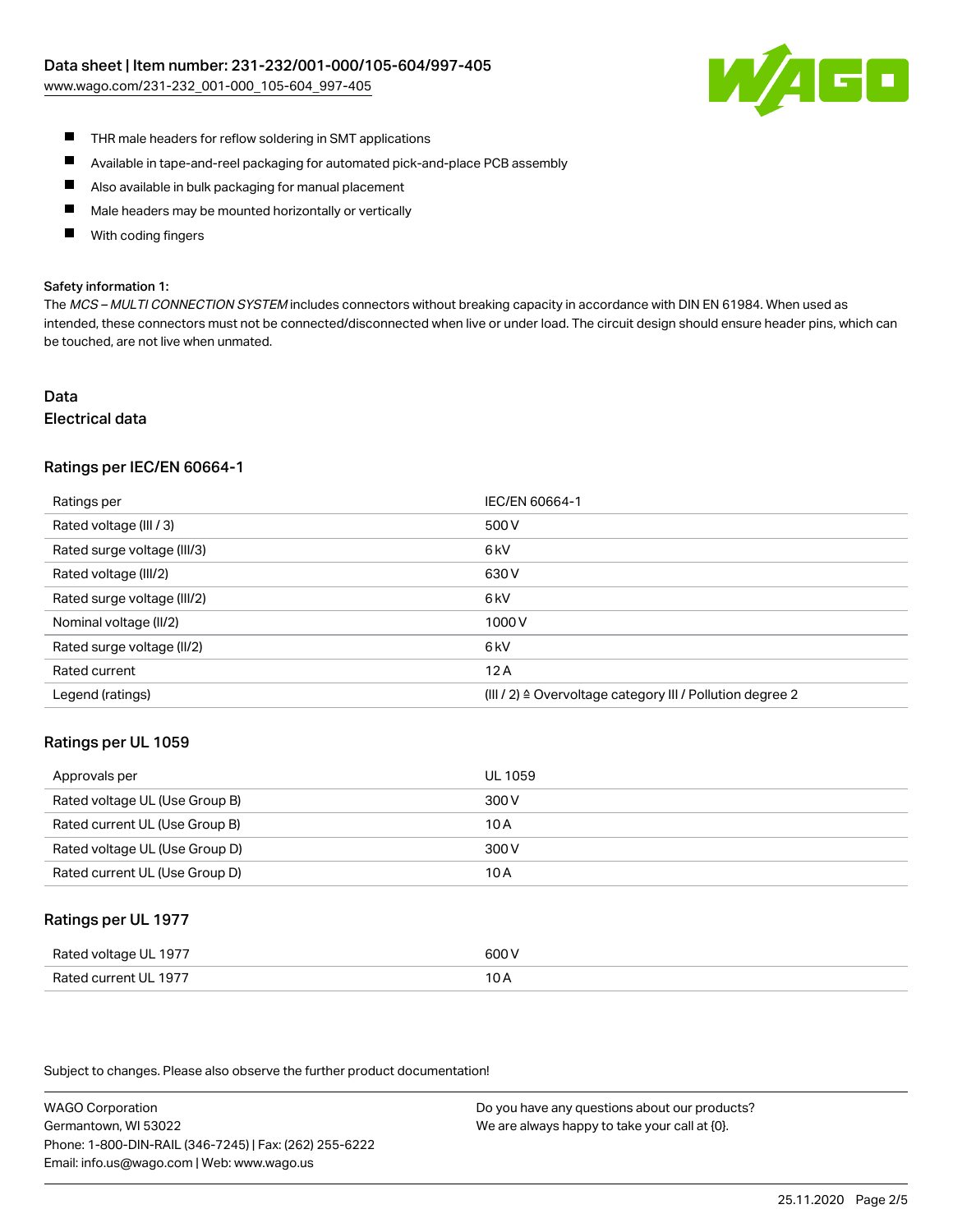

# Ratings per CSA

| Approvals per                   | CSA   |
|---------------------------------|-------|
| Rated voltage CSA (Use Group B) | 300 V |
| Rated current CSA (Use Group B) | 10 A  |
| Rated voltage CSA (Use Group D) | 300 V |
| Rated current CSA (Use Group D) | 10 A  |

# Connection data

| Pole No.                   |  |
|----------------------------|--|
| Total number of potentials |  |
| Number of connection types |  |
| Number of levels           |  |

# Physical data

| Pin spacing                              | 7.5 mm / 0.295 inch        |
|------------------------------------------|----------------------------|
| Width                                    | 15.7 mm / 0.618 inch       |
| Height                                   | 14.4 mm / 0.567 inch       |
| Height from the surface                  | 12 mm / 0.472 inch         |
| Depth                                    | 8.4 mm / 0.331 inch        |
| Solder pin length                        | $2.4 \text{ mm}$           |
| Solder pin dimensions                    | $1 \times 1$ mm            |
| Plated through-hole diameter (THR)       | $1.4$ <sup>(+0.1)</sup> mm |
| Reel diameter of tape-and-reel packaging | 330 mm                     |
| Tape width                               | $32 \,\mathrm{mm}$         |
|                                          |                            |

# Plug-in connection

| Contact type (pluggable connector) | Male connector/plug |
|------------------------------------|---------------------|
| Connector (connection type)        | for PCB             |
| Mismating protection               | No                  |
| Mating direction to the PCB        | 90°                 |

# PCB contact

| PCB contact                         | THR                                      |
|-------------------------------------|------------------------------------------|
| Solder pin arrangement              | over the entire male connector (in-line) |
| Number of solder pins per potential |                                          |
|                                     |                                          |

Subject to changes. Please also observe the further product documentation!

| <b>WAGO Corporation</b>                                | Do you have any questions about our products? |
|--------------------------------------------------------|-----------------------------------------------|
| Germantown, WI 53022                                   | We are always happy to take your call at {0}. |
| Phone: 1-800-DIN-RAIL (346-7245)   Fax: (262) 255-6222 |                                               |
| Email: info.us@wago.com   Web: www.wago.us             |                                               |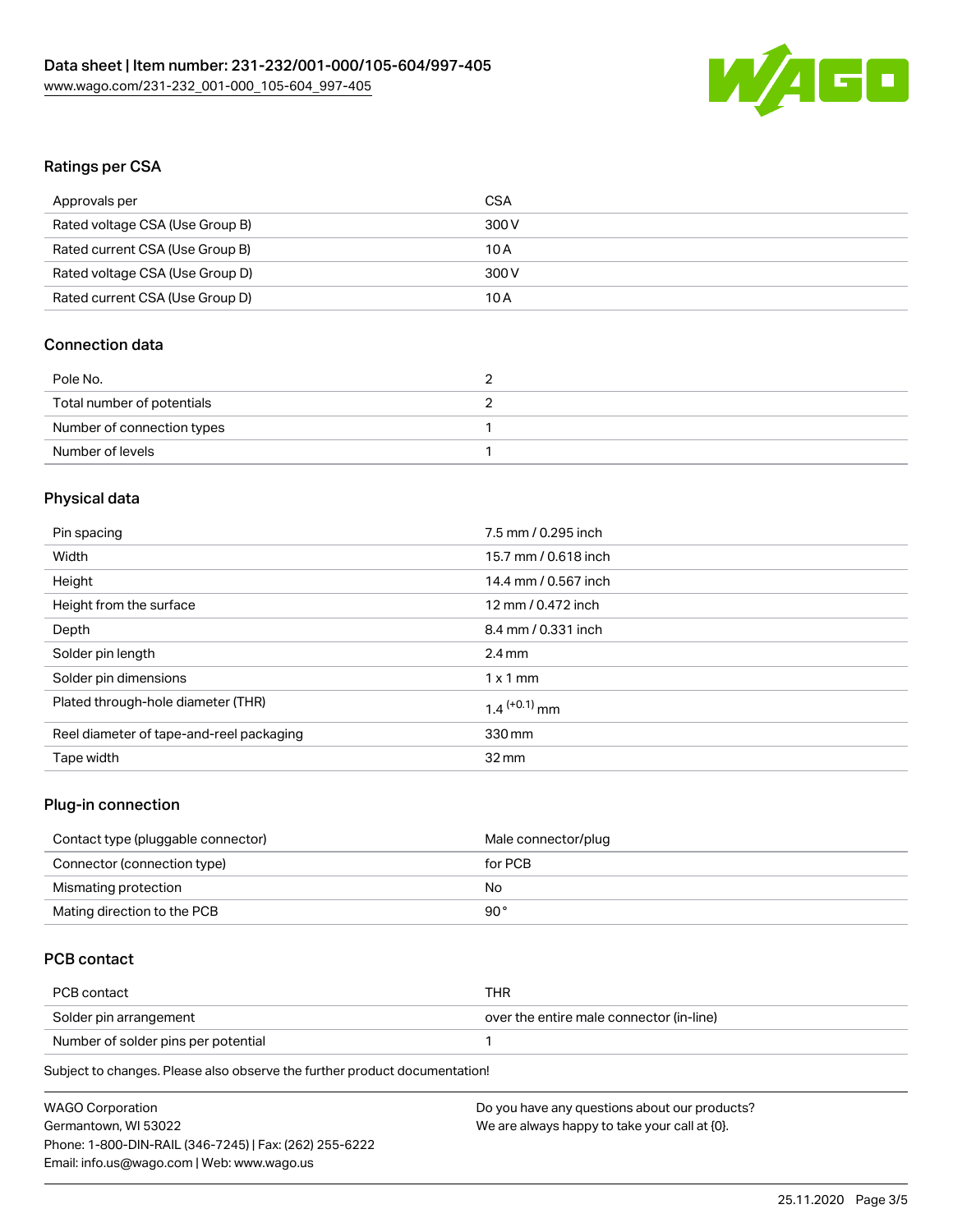

# Material Data

| Color                       | black                                 |
|-----------------------------|---------------------------------------|
| Material group              |                                       |
| Insulation material         | Polyphthalamide (PPA GF)              |
| Flammability class per UL94 | V <sub>0</sub>                        |
| Contact material            | Electrolytic copper $(E_{\text{Cl}})$ |
| Contact plating             | tin-plated                            |
| Weight                      | 0.9 <sub>g</sub>                      |

#### Environmental Requirements

|  | Limit temperature range | $-60+100 °C$ |
|--|-------------------------|--------------|
|--|-------------------------|--------------|

# Commercial data

| Packaging type        | bag           |
|-----------------------|---------------|
| Country of origin     | DE            |
| <b>GTIN</b>           | 4055143422970 |
| Customs tariff number | 85366990990   |

# Approvals / Certificates

#### Country specific Approvals

| Logo     | Approval                               | <b>Additional Approval Text</b> | Certificate<br>name |
|----------|----------------------------------------|---------------------------------|---------------------|
| <b>R</b> | <b>CSA</b><br>DEKRA Certification B.V. | C <sub>22.2</sub>               | 1466354             |

#### UL-Approvals

| Logo | Approval                       | Additional Approval Text | Certificate<br>name |
|------|--------------------------------|--------------------------|---------------------|
|      | UR                             | <b>UL 1059</b>           | E45172              |
| D    | Underwriters Laboratories Inc. |                          |                     |

Subject to changes. Please also observe the further product documentation!

| <b>WAGO Corporation</b>                                | Do v |
|--------------------------------------------------------|------|
| Germantown, WI 53022                                   | We a |
| Phone: 1-800-DIN-RAIL (346-7245)   Fax: (262) 255-6222 |      |
| Email: info.us@wago.com   Web: www.wago.us             |      |

ou have any questions about our products? re always happy to take your call at {0}.